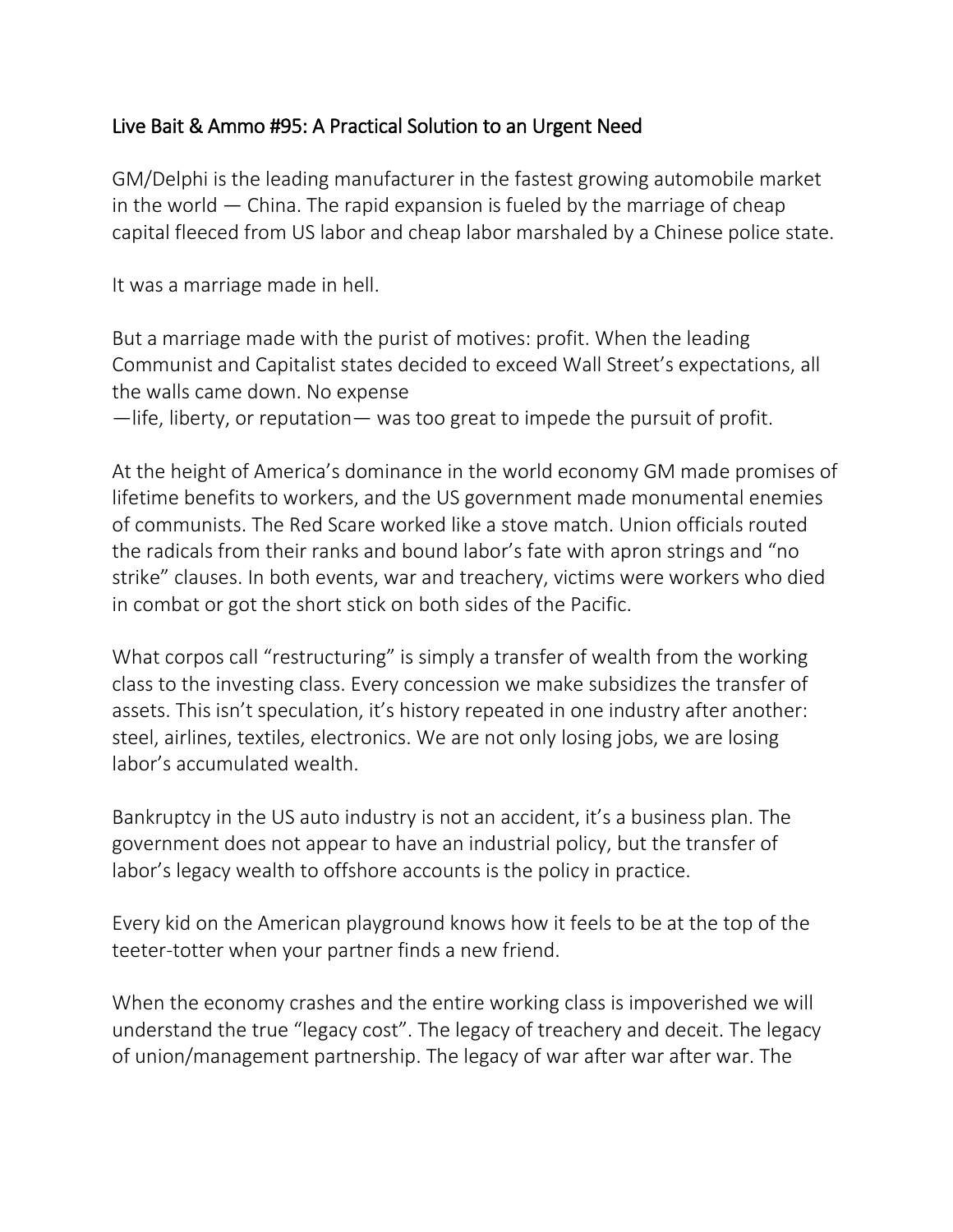legacy of a government that stands down while corporations trash communities as surely as Hurricane Katrina trashed New Orleans.

The corpos declare that "legacy costs" curb investment, but they conveniently ignore the legacy profits that GM/Delphi invested in China, Mexico, Latin America, Canada, India, Korea, Russia, and Europe. Profit is our legacy, too. The destruction of America's industrial base is not a random consequence of globalization, it's an investment strategy.

The older generation may be able to preserve their retirement benefits in the short term, but the declining value of the dollar will degrade their standard of living as the trade imbalance teeters and war catapults our national debt over the star spangled horizon.

The VEBA won't save America's flagship industry or throw an inner tube around retirees when the cost of living rises faster than false hope dies. We don't want VEBA, we want universal health care; not only for our own generation, but for our children and grandchildren.

The challenge we face is too big for piece meal fixes and private portions. Every time we cut a deal that deprives the next generation —as in two tier and VEBA and buy outs that close plants— we underwrite the corpos' three act play: Isolate, Whipsaw, Liquidate.

If the UAW doesn't demand the right to strike over outsourcing and plant closings, GM will accelerate its exit plan. If GM achieves two tier in this contract, they will bust the union in 2011. If the UAW permits GM to strand retirees with a buy down VEBA, you may as well continue working as long as you can still maneuver the walker and the oxygen tank through the turnstiles. CAT had a VEBA, too. It's broke.

Autoworkers have an opportunity in 2007 to invoke the crisis that could provoke dramatic change in health and industrial policy. We can avoid the confrontation, but we can't escape the consequence of cowardice. If we fail to act collectively, we'll be picked off separately. Solidarity isn't an ideal, it's a practical solution to an urgent need.